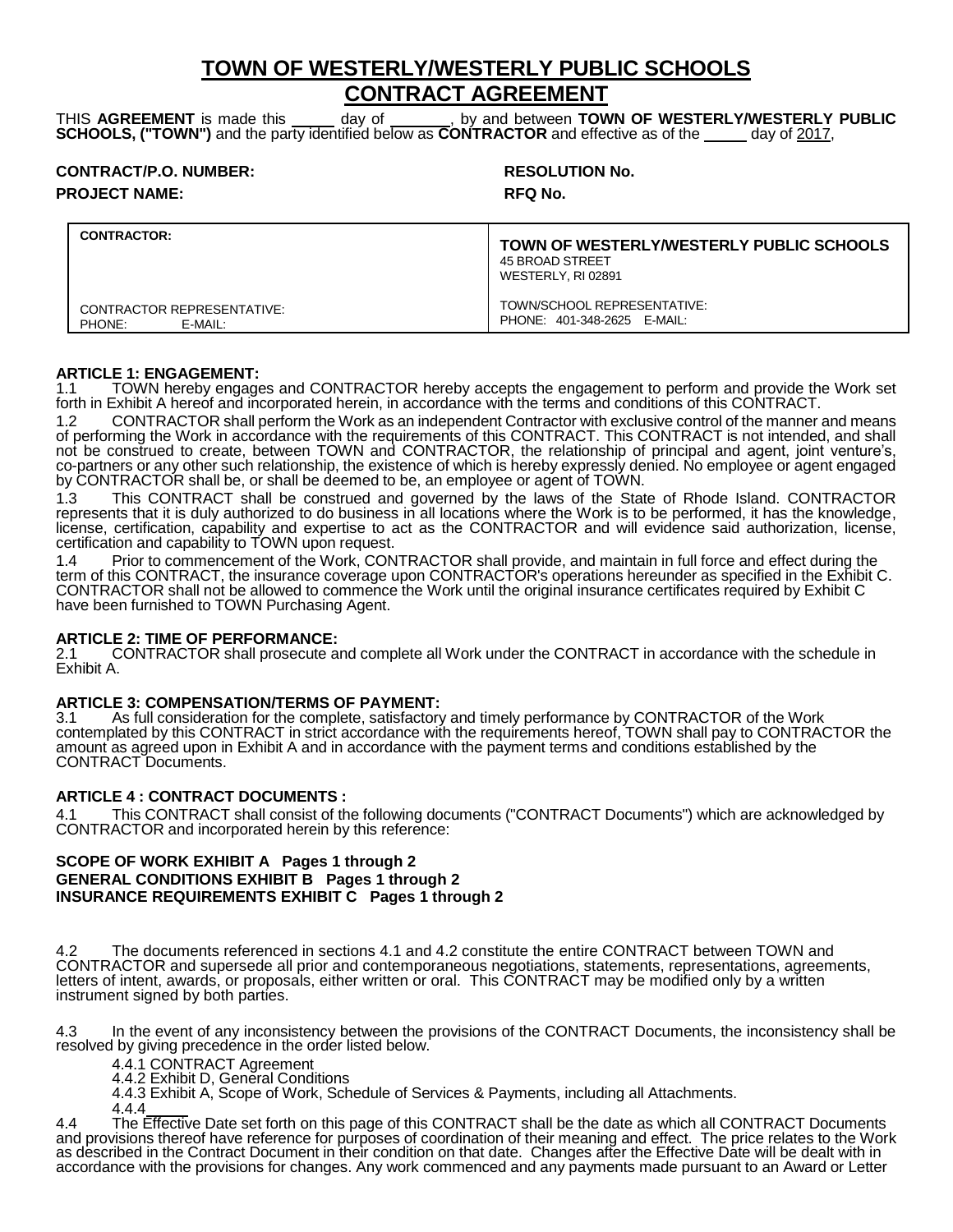of Intent shall be deemed to have been done and paid after the Effective Date and under the terms of this CONTRACT.

**Performance & Payment Bonds:** Yes:  $\Box$  No:  $\boxtimes$ 

The CONTRACTOR shall furnish, within twenty (20) calendar days after the date of notice of award of contract by the TOWN, Performance and Payment Bonds in the amount of 100% of the Bid amount covering the faithful performance of the contract. The Performance Bond is to be secured through an insurance company or companies which is licensed in the State of Rhode Island or which is approved by the TOWN. The Bond will remain in effect throughout the warranty period.

TOTAL PAGES ATTACHED (INCLUDING EXHIBITS): 8

IN WITNESS, WHEREOF, the duly authorized representatives of the parties have executed this Agreement as of the date and year first above written.

## THE TOWN OF WESTERLY/ **CONTRACTOR WESTERLY PUBLIC SCHOOLS**

# By: By: (Signature) (Signature) Name: Name: (Print) (Print) Title: Title: (Print) (Print) Date: Date:

## **TOWN MANAGER / SUPERINTENDENT**

By:

Name:

Date: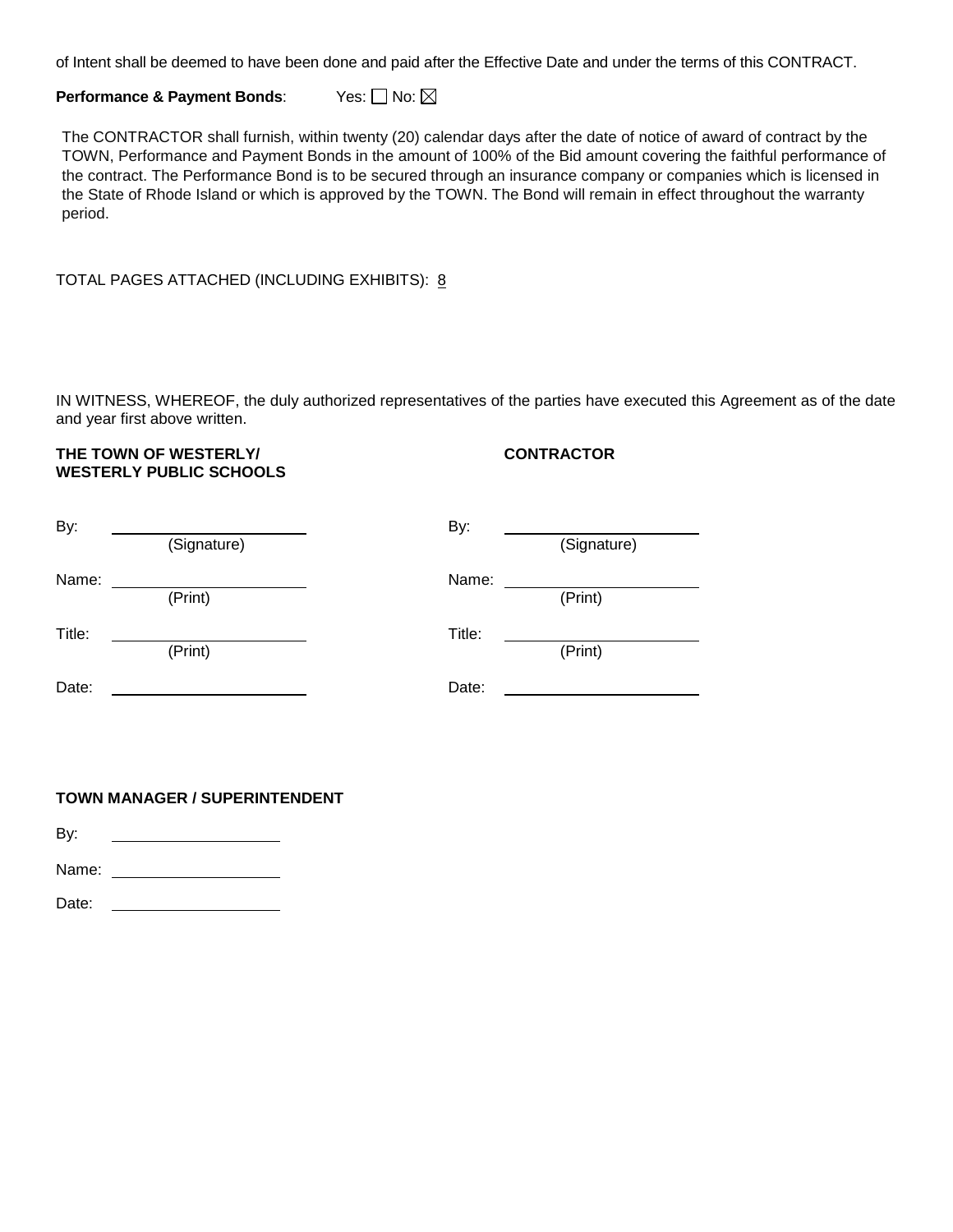## *SCOPE OF WORK, SCHEDULE OF SERVICES & PAYMET - EXHIBIT A*

#### *Article 1: SCOPE OF WORK*

1.1 *Description:* Except as otherwise expressly provided herein, CONTRACTOR shall provide each and every item of cost and expense necessary for:

#### **1.1.1 ENTER GENERAL SCOPE TITLE**

1.2 *Specific Elements:* The Work shall include but shall not necessarily be limited to, the following:

### **1.2.1 ENTER DETAILED SCOPE DESCRIPTION**

- 1.3 The Work shall not include:
	- 1.3.1 ENTER WORK NOT INCLUDED OR MARK AS N/A….

#### *Article 2: PERFORMANCE PERIOD/SCHEDULE*

*2.1 Term: CONTRACTOR shall commence the Work on January 1, 2018, and shall prosecute the Work diligently and shall complete all Work not later than July 1 2018. Milestones: Specific scheduling milestones and coordination requirements are as follows:* 

2.1.1

- 2.2 *Time of Essence:* Time is of the essence in the performance of this Work. CONTRACTOR shall make whatever adjustments in working hours, manpower, equipment, etc. deemed necessary to complete the Work in accordance with the term of the CONTRACT and the specific schedule requirements hereof.
- 2.3 *Construction Schedule:* Specific scheduling and coordination requirements are as follows:
	- 2.3.1 CONTRACTOR shall prepare and submit to TOWN a Construction Schedule for review and acceptance on or before the 10th day after execution of this CONTRACT. The schedule shall be in conformance with the CONTRACT Documents and shall be in sufficient detail to be used as a basis to track the progress of the Work. TOWN and CONTRACTOR will review the proposed schedule. Any revisions resulting from this review shall be resubmitted to TOWN within 7 days.
	- 2.3.2 CONTRACTOR shall also provide at the same time as the proposed Construction Schedule, a Schedule of Values of the Work upon which payments will be measured. The Schedule of Values will include quantities and proposed billing amounts of items aggregating the total CONTRACT price and will subdivide the Work into component parts in sufficient detail to serve as the basis for progress payments during construction.
	- *2.3.3* CONTRACTOR, in conjunction with TOWN's Project Manager, shall update the schedule at 2 week, or other intervals requested by TOWN

#### *Article 3: REPORTING REQUIREMENTS*

3.1 Progress Report: CONTRACTOR shall submit a monthly progress report comparing actual progress to planned progress and shall attend periodic progress review meetings.

#### *Article 4: DATA REQUIREMENTS*

- 4.1 Submittals:
	- 4.1.1 CONTRACTOR shall prepare shop drawings, supply catalog cuts and provide all other pertinent literature for CONTRACTOR furnished materials and equipment. CONTRACTOR shall submit one (1) reproducible original and three (3) copies of this data to TOWN for review prior to any purchase or fabrication. If shop drawings show any deviation from the Work requirements, CONTRACTOR shall make specific mention of the deviations in its letter of transmittal.

#### *Article 5: TOWN FURNISHED ITEMS*

5.1 TOWN shall furnish and deliver, or cause to be delivered, to the Jobsite the following equipment, goods or material: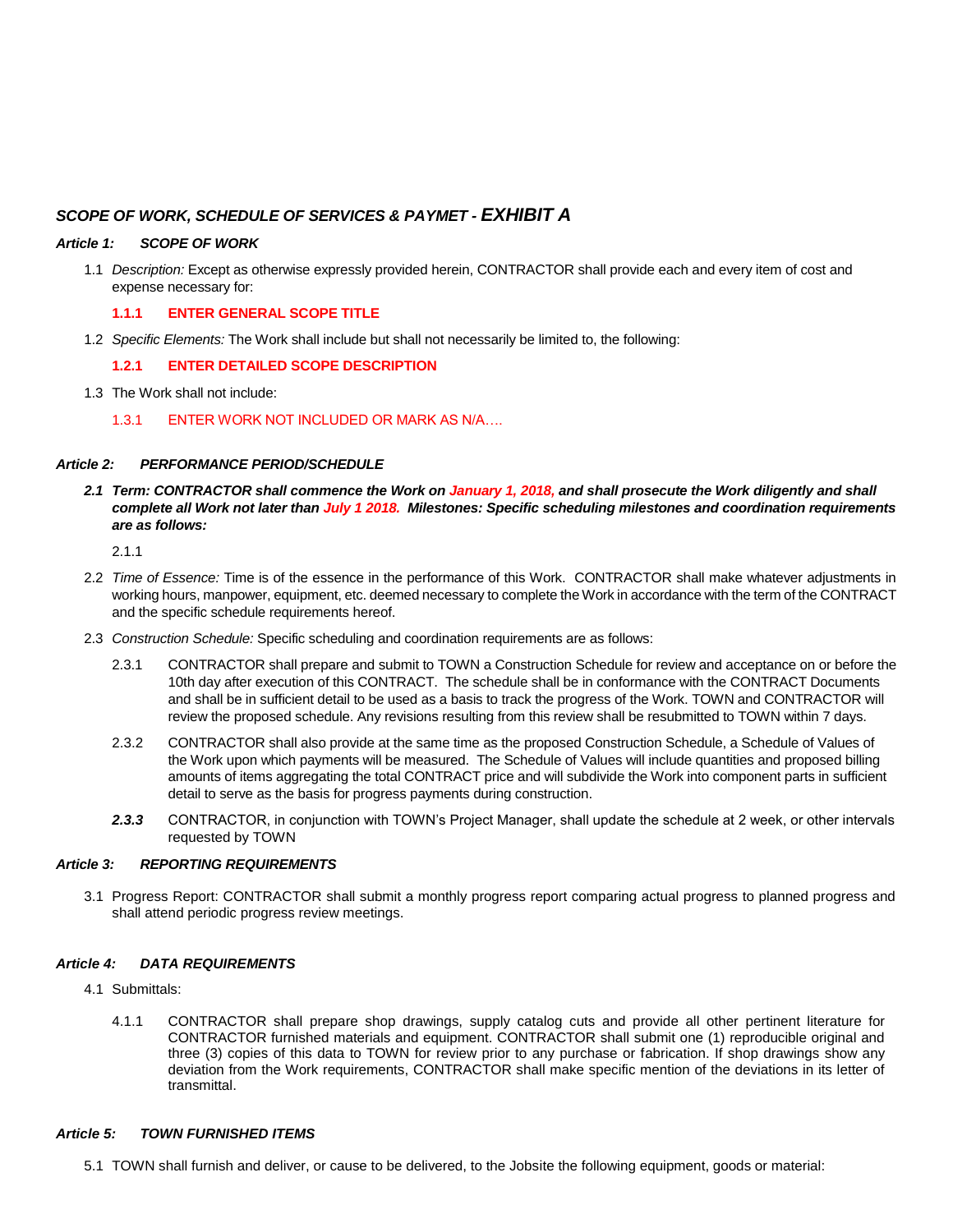5.1.1

5.2 CONTRACTOR shall be responsible for receiving, unloading, unpacking, inspecting, verifying receipt, maintaining, protecting, and installing TOWN furnished items.

#### *Article 6:*

#### *CONTRACT PRICE*

6.1 TOWN agrees to pay CONTRACTOR for complete, satisfactory and timely performance of the Work, in strict accordance with the requirements hereof, the firm fixed price of \$ **\$0.00.**

#### *INVOICES*

- 6.2 CONTRACTOR's invoices must be submitted to TOWN for approval.
	- 6.2.1 CONTRACTOR's invoices shall:
	- 6.2.1 Reference the job name.
	- 6.2.2 Reflect the CONTRACT Number/Purchase Order Number.
	- 6.2.3 Be accompanied by other supporting documentation as TOWN may reasonably require.

#### *PAYMENT SCHEDULE*

- 6.3 Based upon invoices submitted by the CONTRACTOR in full conformity with the requirements of the contract and approved by the TOWN, the TOWN may make progress payments to the CONTRACT Price to the CONTRACTOR. The period covered by each invoice shall be the calendar month immediately preceding the invoice date and shall be based upon the most recent Schedule of Values.
- 6.4 Final payment, constituting the entire unpaid balance of the CONTRACT Price, shall be made by the TOWN to the CONTRACTOR, when the Work is fully performed in accordance with the requirements of the CONTRACT Documents, IF APPLICABLE and delivery of the following items to the TOWN:
	- 6.4.1 Operation and maintenance manuals
	- 6.4.2 Written warranties for equipment provided
	- 6.4.3 As built drawings
	- 6.4.4 Consent of surety to final payment
	- 6.4.5 Applicable permits and certificates of inspection
- 6.5 If TOWN determines that the Work is substantially complete and that the amount of retained percentages is in excess of the amount considered by TOWN to be adequate for the protection of TOWN, TOWN may, at TOWN's sole discretion, release to the CONTRACTOR such excess amounts. Subject to the other terms and conditions of this CONTRACT, upon satisfactory completion of the Work hereunder, and its final acceptance, the CONTRACTOR will be paid the undisputed unpaid balance of any money due hereunder.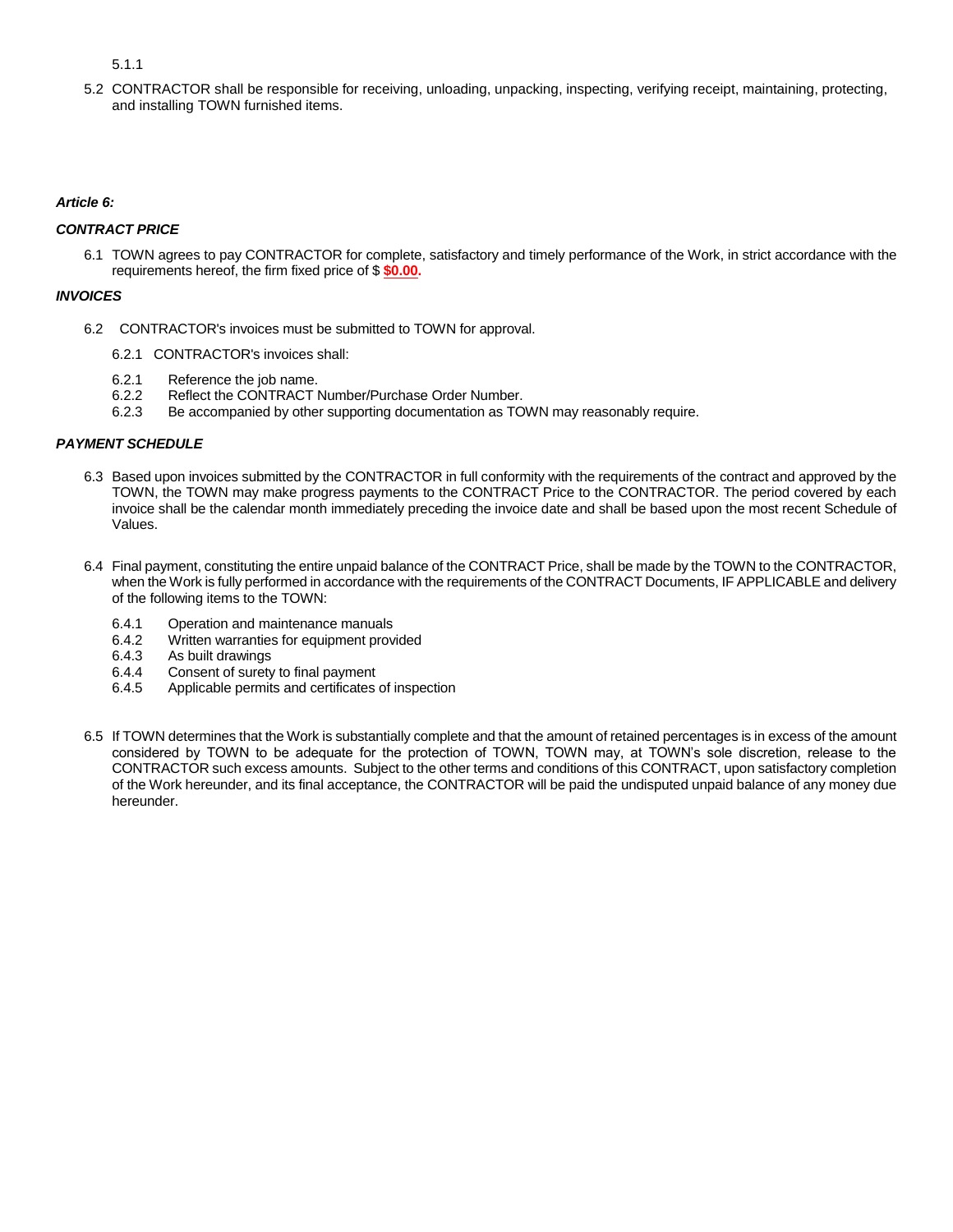## *GENERAL CONDITIONS - EXHIBIT B*

These General Conditions are a part of each CONTRACT between TOWN/SCHOOLS and its CONTRACTOR for the performance of the Work identified in the CONTRACT.

### *Article 1: CONTRACTOR'S OBLIGATIONS*

1.1 CONTRACTOR is responsible for obtaining and confirming all measurements and taking all other actions necessary for the technical accuracy, quality and timely completion of the Work in full conformity with all laws, regulations, codes and ordinances and with the CONTRACT Documents. In addition, to ensure that his employees are instructed with respect to special regulations, policies, and procedures in effect for any TOWN facility or site, and that they comply with such rules.

1.2 CONTRACTOR shall prosecute the Work diligently with sufficient numbers of qualified personnel, equipment, materials and supplies to accomplish the Work and maintain the schedule or restore the schedule. CONTRACTOR shall provide TOWN with a detailed schedule of performance and shall update the schedule as the Work progresses. TOWN shall determine the normal hours of performance. Any special or differing hours shall be subject to the prior written approval of TOWN. TOWN shall have access always to the locations where Work is performed and to all of drawings, data specifications, calculations, documents, test results and specimens, models and other things related to the Work.

1.3 CONTRACTOR shall furnish and be responsible for the ordering and payment of all supervision, labor, supplies, materials, utilities, tools, equipment, facilities, storage, permits, inspections, licenses and all other things necessary or desirable to accomplish the Work except as specified, in the CONTRACT Documents, to be supplied by TOWN.

1.4 CONTRACTOR is solely responsible for the payment of, and shall require its lower tier CONTRACTORs to pay, all assessments benefits, and insurance premiums in connection with the Work.

1.5 CONTRACTOR is responsible for the health and safety of its employees and the employees of its lower tier CONTRACTORs. CONTRACTOR shall comply with all safety programs, practices or procedures, if any, established, recommended or required by TOWN, any governmental or quasi-governmental authorities. Compliance with any same shall not relieve CONTRACTOR of its responsibility described in the first sentence of this section.

1.6 CONTRACTOR shall be responsible for the security of the Work and shall take all reasonable precautions to prevent theft, loss and waste at the Jobsite.

1.7 CONTRACTOR shall always keep the premises and the vicinity of the Work free and clean of all debris and rubbish. If CONTRACTOR fails to commence cleanup within 24 hours of notice from TOWN of noncompliance, TOWN may commence cleanup without further notice to CONTRACTOR and deduct the cost of same from any amount due or to be due CONTRACTOR.

1.8 The CONTRACTOR shall be responsible to perform all work to cause the least inconvenience to the TOWN, and with proper consideration for the rights of other contractors and workmen. The CONTRACTOR shall be responsible for the resolution of all disputes between itself and other trades on the Site and shall be responsible for any cost, expense or delay resulting there from.

#### *Article 2: COMMUNICATIONS & NOTICES*

2.1 All of CONTRACTOR's correspondence or communication regarding this CONTRACT shall include TOWN's CONTRACT Number and Work Description, and shall be mailed or delivered to TOWN's Designated Representative.

Notices of changes, deficiencies, delays, claims or disputes shall be in writing delivered within 3 business days of occurrence or discovery of same, and shall furnish full information to the extent available. The party notified will acknowledge receipt by endorsement of a copy if requested or will otherwise confirm receipt in writing. Sufficient Notice shall be deemed to have been given if made by express courier or mailing via Registered or Certified Mail postage prepaid to the address shown on page 1 of this CONTRACT.

2.3 CONTRACTOR shall not use or release any advertisement, notice or publicity depicting or describing the Work, TOWN at any time, whether before, during or after completion of the Work, without the express prior written consent of the TOWN. No signs (except reasonably necessary warnings) shall be placed upon the Jobsite without TOWN's express prior written approval.

#### *Article 3: CHANGES*

3.1 TOWN may from time to time, by written order, and without

notice to any surety and without invalidating this CONTRACT, or any portion thereof, make changes in the Work, or the conditions under which it is to be performed, or may increase or decrease the services to be performed. The CONTRACTOR shall not make changes in the Work or its manner of performance without prior written authorization from TOWN. If such changes increase or decrease either the cost or time required to perform the Work set forth in this CONTRACT, then the parties will mutually agree upon an equitable adjustment to the price and/or the time to perform the Work under this CONTRACT. Any such modification to this CONTRACT shall be in writing, shall define the extent of the change, the price or basis of pricing the change, the impact of the change on the schedule, and shall be signed by both parties. CONTRACTOR acknowledges and agrees that it waives all right or claim for compensation for any additional or other work not specifically authorized in writing by TOWN's Designated Representative prior to the commencement of such work.

#### *Article 4: DOCUMENTS*

4.1 CONTRACTOR warrants that it has examined and reviewed the CONTRACT Documents and all other documents, schedules, drawings and data applicable to the Work and that CONTRACTOR is thoroughly familiar with the intent, scope and extent of the Work. Should any errors, omissions, defects or inconsistencies appear in such documents, CONTRACTOR shall notify TOWN within 3 business days of discovery and shall not proceed with the affected Work portion until it has brought same to the attention of TOWN and received a written interpretation or instruction from TOWN.

#### *Article 5: INDEMNITY*

5.1 The Contractor guarantees:

**a.** To save the TOWN, its agents and employees, harmless from any liability imposed upon the TOWN arising from the negligence, either active or passive, of the contractor, as well as for the use of any copyrighted or non-copyrighted composition, secret process, patented or unpatented invention, article or appliance furnished or used in the performance of the contract of which the contractor is not the patentee, assignee or licensee.

**b.** To pay for all permits, licenses and fees and give all notices and comply with all laws, ordinances, rules and regulations of the town and State of Rhode Island.

**c.** That the equipment offered is standard new equipment, latest model of regular stock product with all parts regularly used with the type of equipment offered; also, that no attachment or part has been substituted or applied contrary to manufacturer's

## recommendations and standard practice.

*Article 6: SUSPENSION OF PERFORMANCE* TOWN may require CONTRACTOR to suspend performance hereunder completely or partially for whatever length of time TOWN may elect. The time for completion shall be extended by a period equal to such suspension. TOWN shall not be liable for any damages, be they direct, consequential or otherwise, suffered by CONTRACTOR due to delays and suspensions. CONTRACTOR shall be obligated to proceed with the work notwithstanding a dispute on reimbursement; such action shall not prejudice either party's claim with respect to reimbursement.

#### *Article 7: TERMINATION*

7.1 TOWN may terminate this CONTRACT, in whole or in part, at any time, with or without cause and without serving prior notice. If this CONTRACT is so terminated, CONTRACTOR shall be paid for all services performed to the date of termination including, in the event the termination is not for cause, all reasonable termination expenses, but shall not be paid for Work not performed by CONTRACTOR. Any progress payments made to CONTRACTOR shall be credited toward any termination payment due. Such termination payment will constitute CONTRACTOR's full compensation to which it is entitled under this CONTRACT and CONTRACTOR waives any claim for damages, including loss of anticipated profits, arising out of such termination.

7.2 Upon receipt of a termination notice, CONTRACTOR shall: (a) promptly discontinue all services to the extent directed; (b) take reasonable precautions to protect the Work in process; and (c) deliver or otherwise make available to TOWN all data, drawings, calculations, reports and all other information and materials which have been accumulated or developed by CONTRACTOR in performing this CONTRACT, whether completed or in progress.

7.3 In the event of any termination for cause, TOWN shall be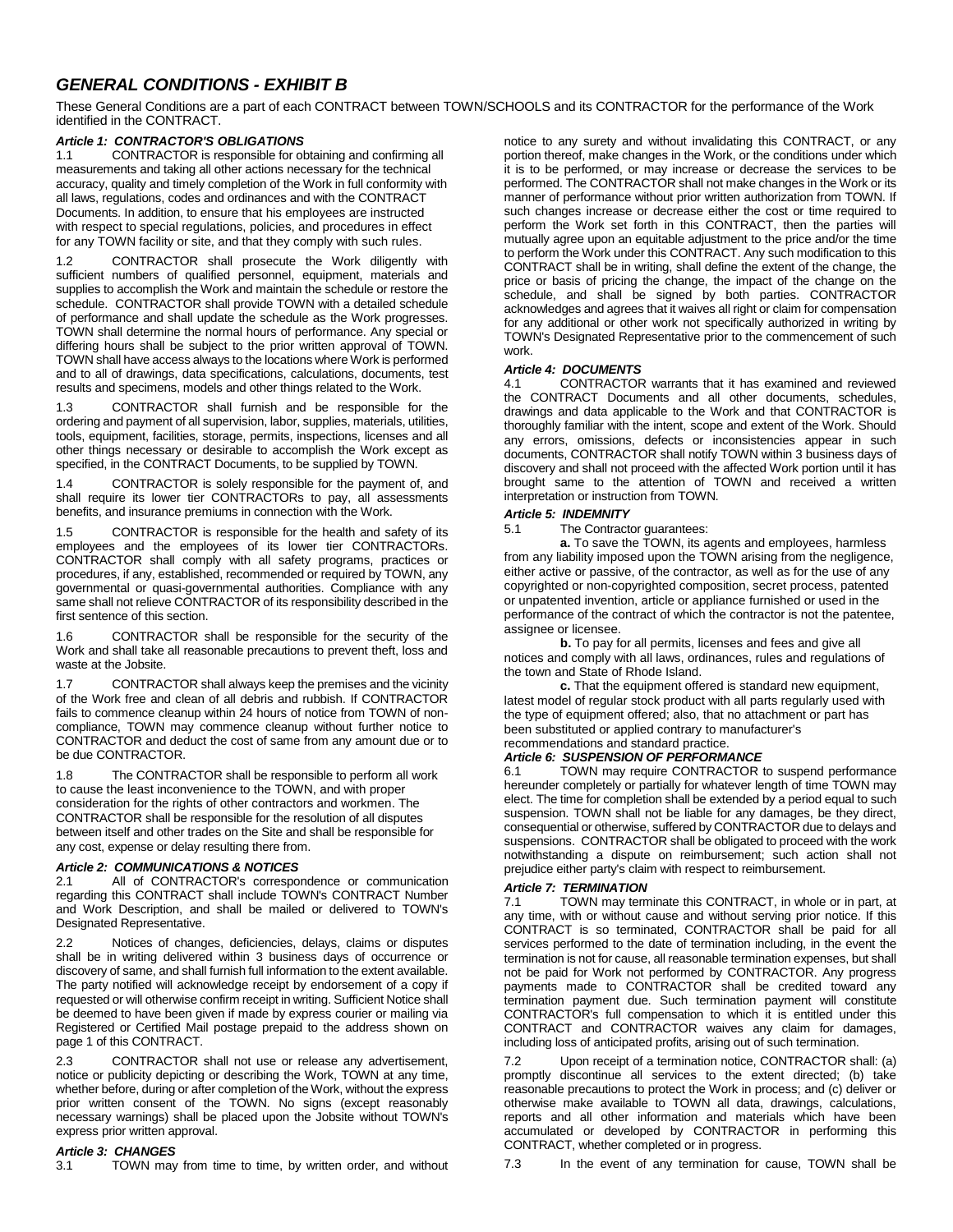entitled to offset against any monies owed to CONTRACTOR all additional costs, expenses or charges incurred or paid by TOWN in connection with or arising out of such termination. If such additional amounts exceed the monies owed CONTRACTOR, CONTRACTOR agrees to pay to TOWN, within seven (7) days of demand, any such excess

7.4 In the event of any termination for cause, TOWN shall be entitled to take and use any materials, equipment, supplies or tools furnished by, or belonging to the CONTRACTOR located at the Jobsite.

#### *Article 8: DISPUTES*

8.1 All questions arising under this Agreement shall be resolved in the first instance by TOWN's Project Manager. No claim for additional compensation or extension of time shall be considered unless presented to TOWN's Project Manager in writing within ten (10) calendar days after the occurrence giving rise to the dispute. Any claim not satisfactorily resolved by TOWN's Project Manager in the first instance, and which is presented in writing within the time provided, may be appealed by notice in writing to TOWN's Designated Representative within ten (10) calendar days after the Project Manager's initial decision.

8.2 All claims, disputes and other matters in question which are left unresolved after compliance with the foregoing, arising out of or relating to this CONTRACT or the breach thereof, except for claims which have been waived by the making or acceptance of final payment, may be litigated before any court of competent jurisdiction.

8.3 The CONTRACTOR shall carry on the Work and maintain the project schedule during any dispute proceedings, unless otherwise instructed by TOWN.

#### *Article 9: ASSIGNMENT & CONTRACTS*

9.1 CONTRACTOR's duties and obligations hereunder are personal and shall not be assignable or delegable by it in any manner. CONTRACTOR's rights and interest hereunder may not be assigned, pledged or otherwise encumbered without the prior written consent of TOWN.

9.2 CONTRACTOR shall not further CONTRACT any portion of the Work without TOWN's prior written consent. In any event, any Contracting by CONTRACTOR shall in no event relieve CONTRACTOR of its responsibilities, obligations or guaranties for such Contracted portions of the Work or anything arising out of such Contracting.

#### *Article 10: PARTIAL USE OR OCCUPANCY*

10.1 TOWN may use and occupy any portion of the Work. Such partial use or occupancy shall not imply an acceptance by TOWN of that or any other portion of the Work and shall not relieve CONTRACTOR of the obligation to complete all of the Work strictly in accordance with the CONTRACT.

## *Article 11:* **EQUAL OPPORTUNITY COMPLIANCE, HANDICAPPED ACCESS AND AFFIRMATIVE ACTION**<br>11.1 Contractors of the State are re

Contractors of the State are required to demonstrate the same commitment to equal opportunity as prevails under federal contracts controlled by Federal Executive Orders 11246, 11625, 11375 and 11830, and Title 28 Chapter 5.1 of the General Laws of Rhode Island. Affirmative action plans shall be submitted by the contractor for review by the State Equal Opportunity Office. A contractor's failure to abide by the rules, regulations, contract terms and compliance reporting provisions as established shall be grounds for forfeiture and penalties as shall be established, including but not limited to suspension..

#### *Article 12: WARRANTY*

12.1 CONTRACTOR warrants that all materials, equipment and workmanship furnished by CONTRACTOR shall be new, merchantable and fit for the purposes intended by the CONTRACT and shall comply in all respects with the CONTRACT Documents and shall be free of defects for a period of one (1) year from the date of acceptance of the Work or such longer period required in the CONTRACT Documents and the TOWN may, in the event of failure, order its replacement, repair, or return for full credit, at its sole option.

#### *Article 13: INSURANCE*

13.1 CONTRACTOR shall provide and maintain the insurance required by Exhibit C.

#### *Article 14: HEADINGS AND SEVERABILITY*

14.1 The headings in the CONTRACT, Exhibits and attachments thereto are for quick reference only and are not to be construed as a part of this CONTRACT.

14.2 If any provision of this CONTRACT is determined to be invalid under any applicable law, such decision shall not affect the remaining portion, which remaining portion shall continue in full force and effect as if it had been executed with the invalid portion eliminated.

#### *Article 15: HAZARDOUS MATERIALS*

15.1 A Hazardous Material is any substance or material identified now or in the future as hazardous under any federal, state or local law or regulation, or which is subject to statutory or regulatory requirements governing its handling, disposal or remediation. CONTRACTOR shall have the same obligations with respect to such Hazardous Materials within the scope of the Work as TOWN may have under the CONTRACT Documents or by law.

#### *Article 16: FOREIGN CORPORATIONS*

**16.1** In accordance with Title 7 Chapter 1.1 of the General Laws of Rhode Island, no foreign corporation shall have the right to transact business in this state until it shall have procured a certificate of authority so to do from the Secretary of State. *Article 17: COLLUSION* 

**17.1** Contractor warrants that he has not, directly or indirectly, entered any agree participated in any collusion or otherwise taken any action in restraint of full competitive bidding. In special circumstances, an executed affidavit will be required as a part of the contract.

#### *Article 18: PROHIBITION AGAINST CONTINGENT FEES AND GRATUITIES*

**18.1** Contractor warrants that he has not paid, and agrees not to pay, any bonus, commission, fee, or gratuity to any employee or official of the Town for obtaining any contract or award issued by the Town. Contractor further warrants that no commission or other payment has been or will be received from or paid to any third-party contingent on the award of any contract by the Town, except as shall have been expressly communicated to the Town Purchasing Agent in writing prior to acceptance of the contract or award in question. Subsequent discovery by the Town of non-compliance with these provisions shall constitute sufficient cause for immediate termination of all outstanding contracts and suspension or debarment of the bidder(s) or contractor(s) involved.

#### *Article 19: PREVAILING WAGE REQUIREMENT*

**19.1** In accordance with Title 37 Chapter 13 of the General Laws of Rhode Island, payment of the general prevailing rate of per diem wages and the general prevailing rate for regular, overtime and other working conditions existing in the locality for each craft, mechanic, teamster, or type of workman needed to execute this work is a requirement for both contractors and subcontractors for all public works.

# *Article 20: FORCE MAJEURE*

**20.1** All orders shall be filled by the CONTRACTOR with reasonable promptness, but the CONTRACTOR shall not be held responsible for any losses resulting if the fulfillment of the terms of the contract shall be delayed or prevented by wars, acts of public enemies, strikes, fires, floods, acts of God, or for any other acts not within the control of the CONTRACTOR and which by the exercise of reasonable diligence, the CONTRACTOR is unable to prevent.

## *Article 21: PRICING/FREIGHT*

**21.1** All pricing offered or extended to the TOWN is firm and fixed unless expressly provided for to the contrary. All prices shall be F.O.B. Destination with freight costs included.

#### *Article 22: SAFETY/***COMPLIANCE WITH LAWS**

**22.1** Supplier shall comply with all applicable federal, state, provincial and local laws, executive orders, rules and regulations during performance of this order, including but not limited to the Occupational Safety and Health Act of 1970, as amended ("OSHA"), Workplace Hazardous Materials Information System ("WHIMIS"), Toxic Substances Control Act as amended ("TSCA") Resource Conservation and Recover Act at 1976, as amended ("RCRA"), Clean Air Act of 1990, as amended, and Fair Labor Standards Act of 1938, as amended ("FLSA"). Supplier warrants that (1) all items sold or furnished under this order, including any packaging and labeling, will conform to and comply with OSHA standards and regulations, (ii) such items have been manufactured or furnished in accordance with the FLSA and regulations issued thereunder, and (iii) for each chemical product or product containing a chemical substance purchased under this order, Supplier shall furnish THE TOWN OF WESTERLY/WESTERLY PUBIC SCHOOLS a Material Safety Data Sheet ("MSDS") in conformance with applicable OSHA, WHIMIS, state, provincial and local requirements, unless a current MSDS has previously been submitted by Supplier to THE TOWN OF WESTERLY/WESTERLY PUBIC SCHOOLS.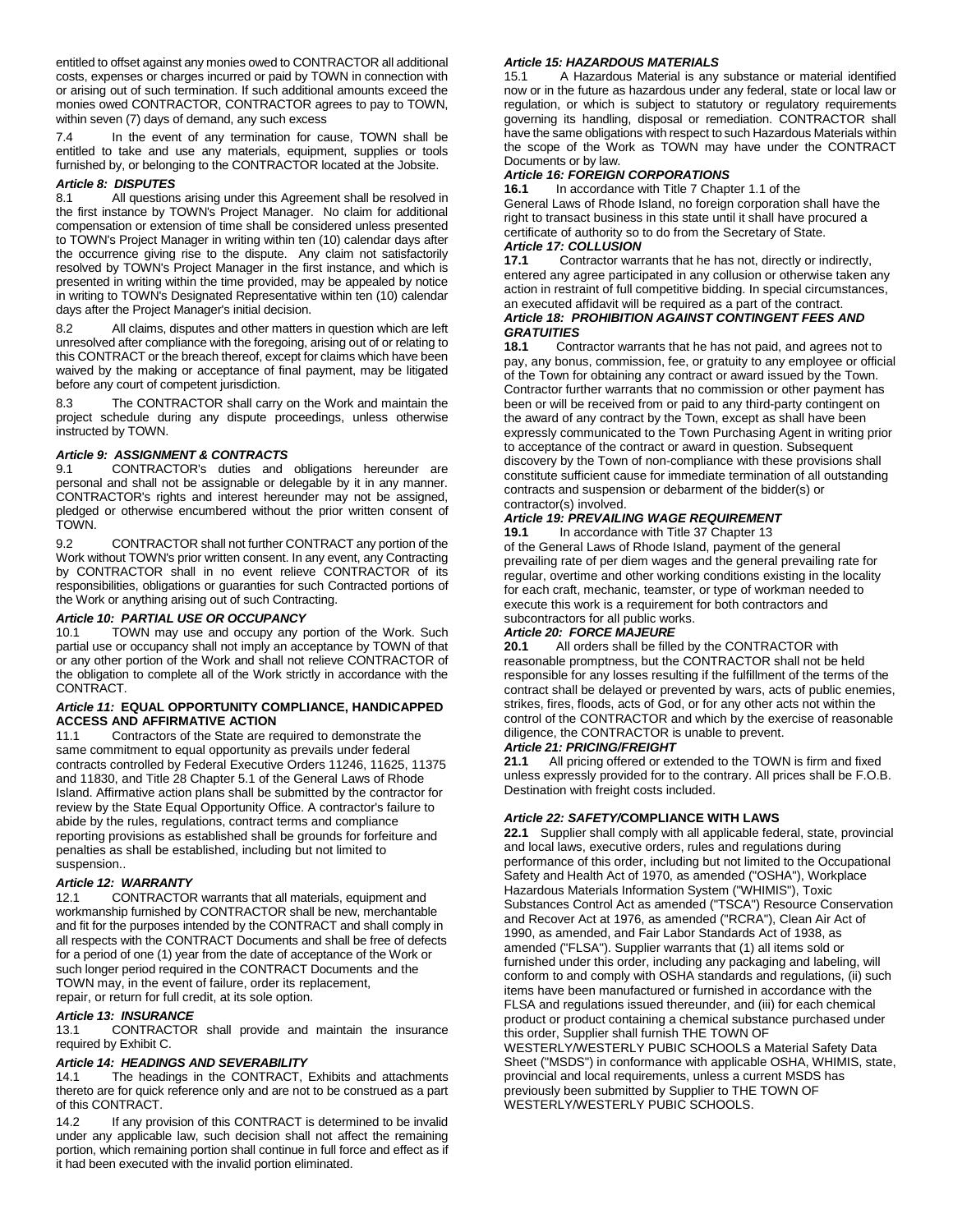## *EXHIBIT C - INSURANCE SPECIFICATIONS*

## **Standard Insurance and Indemnification Requirements**

General Conditions: Within ten (10) business days of the award or notice, or prior to the start of work, whichever comes first, the contractor will provide, pay for, and maintain in full force and affect the insurance outlined here for coverage's at not less than the prescribed minimum limits of liability. Such coverage is to remain in force during the life of the contract and for such additional time as may be required, and will cover the contractor's activities, those of any and all subcontractors, or anyone directly or indirectly employed by any of them, or by anyone for whose acts any of them may be liable.

- A. Certificates of Insurance: The contractor will give the Town/Schools a certificate of insurance completed by a duly authorized representative of their insurer certifying that at least the minimum coverage's required here are in effect and specifying that the liability coverage's are written on an occurrence form and that the coverage's will not be canceled, nonrenewed, or materially changed by endorsement or through issuance of other policy(ies) of insurance without thirty (30) days advance written notice to: **Town** of Westerly, 45 Broad Street, Westerly, Rhode Island, 02891 Attn: Purchasing Agent. Failure of the 02891 Attn: Purchasing Agent. Town/Schools to demand such certificate or other evidence of full compliance with these insurance requirements or failure of the Town/Schools to identify a deficiency from evidence provided will not be construed as a waiver of the contractor's obligation to maintain such insurance.
- B. Insurer Qualification: All insurance will be provided through companies authorized to do business in the State of Rhode Island and considered acceptable by the owner, with an A.M. Best Rating of A-/VIII.
- C. Additional Insured: To the extent commercially available at no additional cost, the policy or policies providing insurance as required, with the exception of professional liability and workers' compensation, will defend and include the Town/Schools directors, officers, representatives, agents, and employees as additional insureds on a primary basis for work performed under or incidental to this contract.
- D. Retroactive Date and Extended Reporting Period: If any insurance required here is to be issued or renewed on a claims-made form as opposed to the occurrence form, the retroactive date for coverage will be no later than the commencement date of the project and will state that in the event of cancellation or nonrenewal, the discovery period for insurance claims (tail coverage) will be at least 36 months.
- E. Subcontractors' Insurance: The contractor will cause each subcontractor employed by contractor to purchase and maintain insurance of the types specified below. When requested by the owner, the contractor will furnish copies of certificates of insurance evidencing coverage for each subcontractor.
- F. Waiver of Subrogation: The contractor will require all insurance policies in any way related to the work and

secured and maintained by the contractor to include clauses stating each underwriter will waive all rights of recovery, under subrogation and otherwise, against Town/Schools, and all tiers of contractors or consultants engaged by them. The contractor will require of subcontractors, by appropriate written agreements, similar waivers each in favor of all parties enumerated in this section.

G. Indemnification/Hold Harmless: The contractor shall indemnify, defend, and hold harmless the Town/Schools and, if applicable, their agents and employees from and against all claims, damages, losses and expenses, including attorney's fees of counsel selected by the Town/Schools, arising out of or resulting from the performance of the work and /or the supplying of materials, provided that any such claim, damage, loss or expense (a) is attributable to bodily injury, sickness, disease or death, or to injury to or destruction of tangible property including the loss of use resulting therefrom, and (b) is caused in whole or in part by any negligent act or omission of the contractor, any subcontractor, anyone directly or indirectly employed by any of them or anyone for whose acts any of them may be liable, regardless of whether or not they are caused in part by a party indemnified hereunder.

II. Insurance Limits and Coverage:

- A. To the extent applicable, the amounts and types of insurance will conform to the minimum terms, conditions and coverages of Insurance Services Office (ISO) policies, forms, and endorsements.
- B. If the contractor has self-insured retention's or deductibles under any of the following minimum required coverage's, the contractor must identify on the certificate of insurance the nature and amount of such self-insured retention's or deductibles and provide satisfactory evidence of financial responsibility for such obligations. All self-insured retention's or deductibles will be the contractor's sole responsibility.
- C. Commercial General Liability: The contractor will maintain commercial general liability insurance covering all operations by or on behalf of the contractor on an occurrence basis against claims for personal injury (including bodily injury and death) and property damage (including loss of use). Such insurance will have these minimum limits:

| Minimum Limits:                                  | \$1,000,000              | each    |
|--------------------------------------------------|--------------------------|---------|
| occurrence                                       |                          |         |
|                                                  | \$2,000,000              | each    |
| occurrence if blasting is required               |                          |         |
|                                                  | \$2,000,000              | general |
| aggregate with dedicated limits per project site |                          |         |
|                                                  | \$2,000,000 products and |         |
| completed operations aggregate                   |                          |         |
|                                                  | \$1,000,000 personal and |         |
| advertising injury                               |                          |         |
|                                                  |                          |         |

Should blasting be required, all necessary permits for the use of explosives shall be obtained by the contractor or insured from the Fire Marshall.